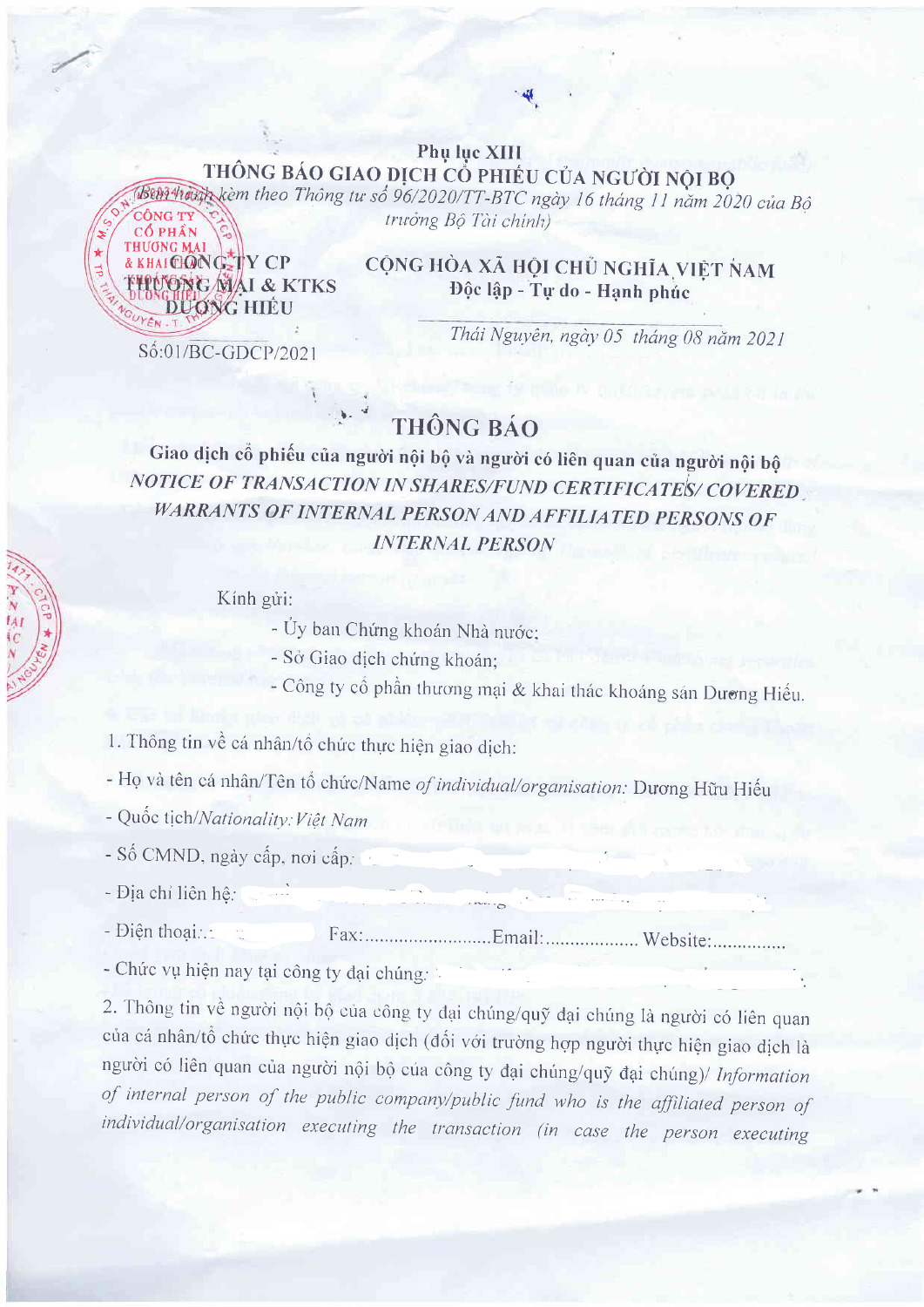transaction is the affiliated person of internal person of the public company/public fund):

- Họ và tên người nội bộ/ Name of internal person:

- Quốc Nationality:

A600

KHOÁNG

 $D \vec{U} \vec{O} \vec{N} \vec{G}$  H:

- Số CMND, Hộ chiếu, Thẻ căn cước/ID card/Passport No.:

- Địa chỉ thường trú/Permanent address:

- Điện thoại liên hệ/Telephone: ...... Fax: ....... Email: ....................

- Chức vụ hiện nay tại công ty đại chúng, công ty quản lý quỹ/Current position in the public company, the fund management company:

- Mối quan hệ giữa cá nhân/tổ chức thực hiện giao dịch với người nội bộ/ Relationship of individual/organisation executing transaction with internal person:

- Số lượng, tỷ lệ cổ phiếu/chứng chỉ quỹ/chứng quyền có bảo đảm mà người nội bộ đang nắm giữ (nếu có)/Number, ownership percentage of shares/fund certificates/covered warrants held by the internal person (if any):

3. Mã chứng khoán giao dịch/ Securities code: DHM

Mã chứng khoán cơ sở (đối với chứng quyền có bảo đảm)/ Underlying securities code (for covered warrants):

4. Các tài khoản giao dịch có cổ phiếu.

5. Số lượng, tỷ lệ cổ phiếu nắm giữ trước khi thực hiện giao dịch: 7.634.393 CP, 24.32%

Số lượng, tỷ lệ chứng khoán cơ sở (nêu tại mục 3) nắm giữ trước khi thực hiện chứng quyền có bảo đảm \*/Number, ownership percentage of underlying securities (which are mentioned at item 3) held before executing the covered warrants  $*_$ ;

6. Số lượng cổ phiếu đăng ký bán.

- Loại giao dịch đăng ký: Bán

- Số lượng cổ phiếu đăng ký giao dịch: 3.634.393 CP

7. Giá trị giao dịch dự kiến (tính theo mệnh giá)/The expected value of transaction (which calculated based on par value): 36.343.930.000 (Ba muoi sáu tý, ba trăm bốn muoi ba triệu, chín trăm ba mươi nghìn đồng)

Giá trị chứng quyền có bảo đảm (theo giá phát hành gần nhất) giao dịch dự kiến